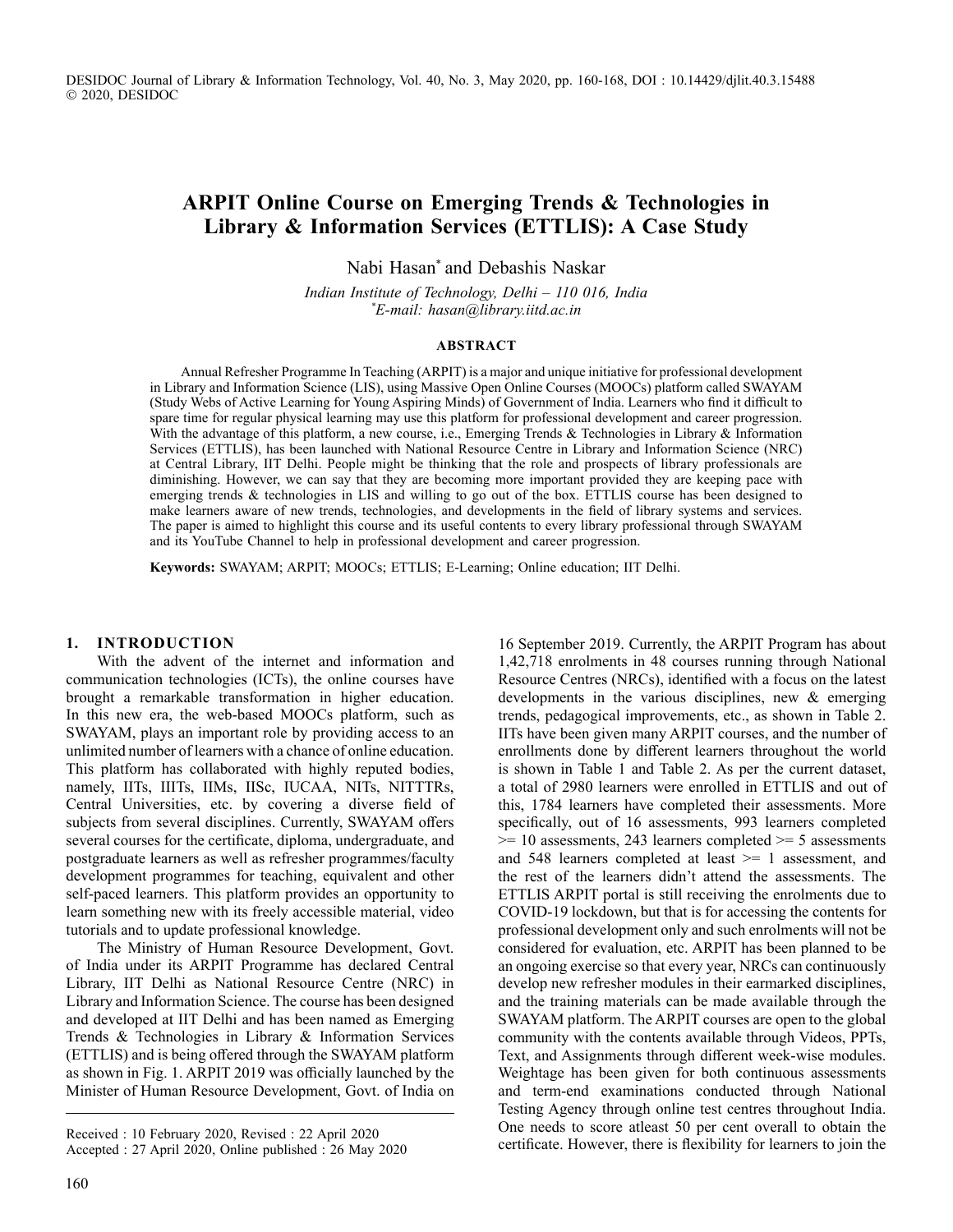

**Figure 1. SWAYAM platform with ARPIT courses.**

| Table 1. List of ARPIT courses 2019 (IITs) <sup>1</sup> |  |  |  |  |  |  |
|---------------------------------------------------------|--|--|--|--|--|--|
|---------------------------------------------------------|--|--|--|--|--|--|

| ПT                      | Course                                                                       | No. of<br>Learners |
|-------------------------|------------------------------------------------------------------------------|--------------------|
| <b>IIT</b> Delhi        | Emerging Trends & Technologies in Library & Information Services<br>(ETTLIS) | 2980               |
|                         | Textile Engineering                                                          | 338                |
|                         | Mass Transfer I                                                              | 566                |
| <b>IIT</b><br>Bombay    | A Practical Refresher in Computer Engineering                                | 7291               |
|                         | A Practical Refresher in Computer Science                                    | 6028               |
|                         | Convective Heat Transfer: Fundamentals and Applications                      | 1038               |
|                         | Fourier Analysis and its Applications                                        | 1243               |
|                         | <b>Fundamental Concepts of Electricity</b>                                   | 2524               |
|                         | Introduction to Quantum Physics and its Applications                         | 2593               |
|                         | Numerical Methods in Civil Engineering                                       | 1437               |
| <b>IIT</b><br>Kharagpur | Advances in Agricultural Engineering                                         | 1813               |
| <b>IIT</b> Patna        | Components and Applications of Internet of Things                            | 9993               |

course for the purpose of professional upgradation only without appearing for the evaluation<sup>1</sup>.

#### **2. NEED**

Libraries are universally recognised as an important social institution, and no community is considered complete without a library system. People might be thinking that the roles and prospects of library professionals are diminishing; rather, we can say that they are becoming more important, provided they are keeping pace with the emerging trends & technologies in LIS. However, libraries are facing change due to the impact of ICT, changing patron needs, changing information environment, or Web/Google that is trying to replace Reference Librarians. The use of disruptive technologies is resulting in a transition from Print to Digital, changes are taking place from Forms to Formats, delivery systems, and it is inevitable. There is a transformation in need of library users, and due to ICT, there is a change in the resources, services, and products of the

libraries as well. Every educational institution is now trying to compete in the national and international rankings and with the changing roles and services, the libraries and librarians are also playing a key role in an institutional building.

The purpose of this paper is to highlight the importance of ARPIT Online MOOCs platform with special reference to ETTLIS to share its useful contents to help LIS professionals to upgrade their skills and help in career progression. The aim of this course is not restricted to the traditional library science curriculum but also to cover how different technologies can be applied to this domain to provide better resources, services and products. This ARPIT further aims to impart knowledge regarding emerging trends and technologies in library and information services like library automation, digitalisation, RFID implementation, open access, open science, virtual/digital reference services, ask the librarian, mobilebased library services, expert systems and robotics, internet of things, augmented reality tools and virtual reality tools, semantics, artificial intelligence, machine learning, etc. To fulfill this purpose, the ETTLIS coordinated with relevant resource persons from industry, academia and LIS profession and developed the Video and Text contents.

The course may help to improve the managerial, communication, presentation, customer services, commitment, evaluation, assessment

and soft skills of the professionals. Therefore, the target audience primarily is faculty, researchers, and professionals who wish to understand and make use of the emerging trends and technologies in library and information services and need career progression<sup>2</sup>.

#### **3. LITERATURE REVIEW**

There are numerous studies conducted by various authors on MOOCs related online courses. Similarly, many studies also focus on the library and information sciences. In this digital era, MOOCs are still growing exponentially and changing towards recent trends and technologies. By following the same direction, open distance learning is also changing worldwide using MOOCs platform. A study conducted by Nisha and Senthi<sup>3</sup>, explains technological changes towards distance learning over the years, including its relevancy and shows various MOOCs courses available in India. The study highlights that due to technological developments, many professionals from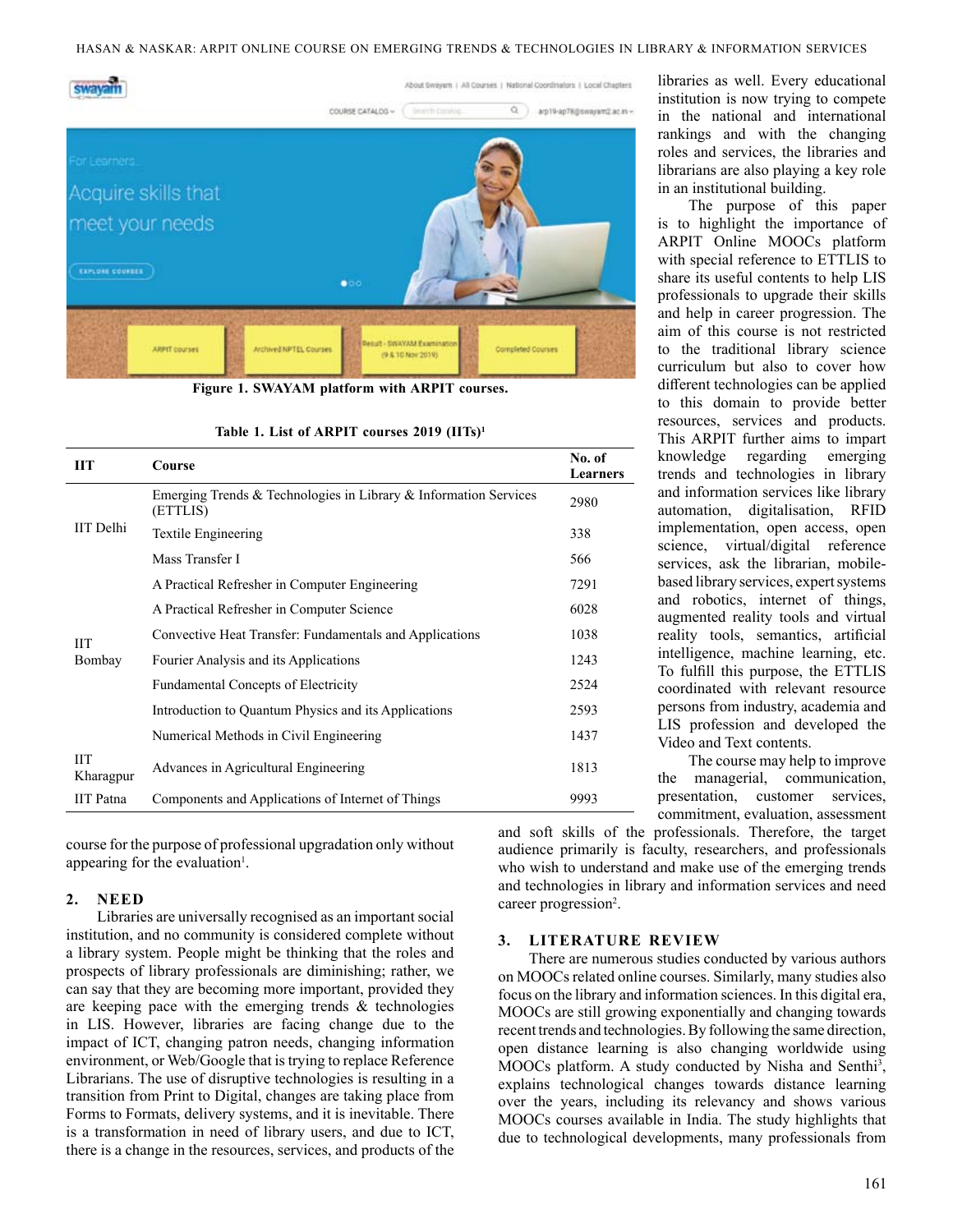#### DJLIt, Vol. 40, No. 3, May 2020

# **Table 2. List of ARPIT courses 2019 (Others than IITs)1**

| <b>Institute/University</b>                              | Course                                                                                 | No. of<br>Learners |
|----------------------------------------------------------|----------------------------------------------------------------------------------------|--------------------|
| University of Kerala                                     | Financial Markets and Emerging Business Models                                         | 4341               |
| Shri Ram College of Commerce (DU)                        | Commerce                                                                               | 6593               |
|                                                          | Economics                                                                              | 5106               |
| Gujarat University                                       | English Language Teaching                                                              | 8852               |
| NITTTR Bhopal                                            | Assessment of Practical and Social Skills in Higher Education                          | 2367               |
| NITTTR Chandigarh                                        | Big Data Analytics for Smart Grid                                                      | 8233               |
| NITTTR Chennai                                           | Sustainable Construction Materials and Techniques                                      | 4193               |
| <b>IISER</b> Pune                                        | Climate Change: A Guide for Teachers of All Disciplines                                | 4277               |
| Central University of Kerala                             | Curriculum, Pedagogy, and Evaluation for Higher Education                              | 2763               |
| University of Hyderabad                                  | Data Analysis for Social Science Teachers                                              | 5848               |
| School of Planning and Architecture                      | Emerging Areas in Hospital Planning, Design, Construction and<br>Facilities Management | 1767               |
| Jamia Millia Islamia                                     | Gender/Women Studies                                                                   | 3456               |
|                                                          | History of Indian Science and Technology                                               | 867                |
|                                                          | History                                                                                | 1201               |
| Jawaharlal Nehru University                              | Arts (Literature & Culture)                                                            | 933                |
|                                                          | <b>Political Science</b>                                                               | 1352               |
|                                                          | The Trends of Modern Gujarati Literature                                               | 232                |
| Saurashtra University                                    | <b>Tribal Studies</b>                                                                  | 1041               |
| Aligarh Muslim University                                | Urdu                                                                                   | 593                |
| Savitribai Phule Pune University                         | Leadership and Governance in Higher Education. Level 2                                 | 2665               |
| Sri Guru Teg Bahadur Khalsa College (DU)                 | Chemistry for Higher Education                                                         | 5653               |
| NALSAR University of Law                                 | Law                                                                                    | 2199               |
| Banasthali Vidyapith                                     | Management                                                                             | 5744               |
| <b>BHU</b>                                               | Pharmacy for Higher Education                                                          | 2435               |
| Shri Lal Bahadur Shastri Rashtriya Sanskrit Vidyapeetha  | Sanskrit Pedagogy                                                                      | 607                |
| Central University of South Bihar                        | Education (Concerns in Educational Research and Assessment)                            | 3169               |
| Guru Jambeshwar University of Science & Technology Hisar | Pedagogical Innovations and Research Methodology<br>(Interdisciplinary)                | 4042               |
| Pt. Ravishankar Shukla University                        | Psychology                                                                             | 2981               |
| University of Jammu                                      | Home Science, Professional Development of Home Science<br>Faculty                      | 416                |
| Savitribai Phule Pune University                         | Teacher and Teaching in Higher Education                                               | 6075               |
| Mahatma Gandhi Antrarashtriya Hindi Vishwavidyalaya      | Ritikalain Hindi Sahitya                                                               | 744                |
| Sant Gadge Baba Amravati University                      | Skills for New Educational Architecture                                                | 1950               |
| Saurashtra University, Gujarat                           | The Trends of Modern Gujarati Literature                                               | 235                |
| Inter-University Centre for Astronomy and Astrophysics   | <b>Stars and Stellar Systems</b>                                                       | 2241               |
| <b>IISc</b>                                              | X-Ray Crystallography                                                                  | 1143               |

rural places are finding it difficult in comparison to urban side professionals to compete in this domain. Therefore, knowledge and technical skills are not developing in a proper way in

these areas. Based on this issue, another study by Pathak and Das<sup>4</sup>, has highlighted some loopholes in the LIS profession with special to North-East part of India. By following the LIS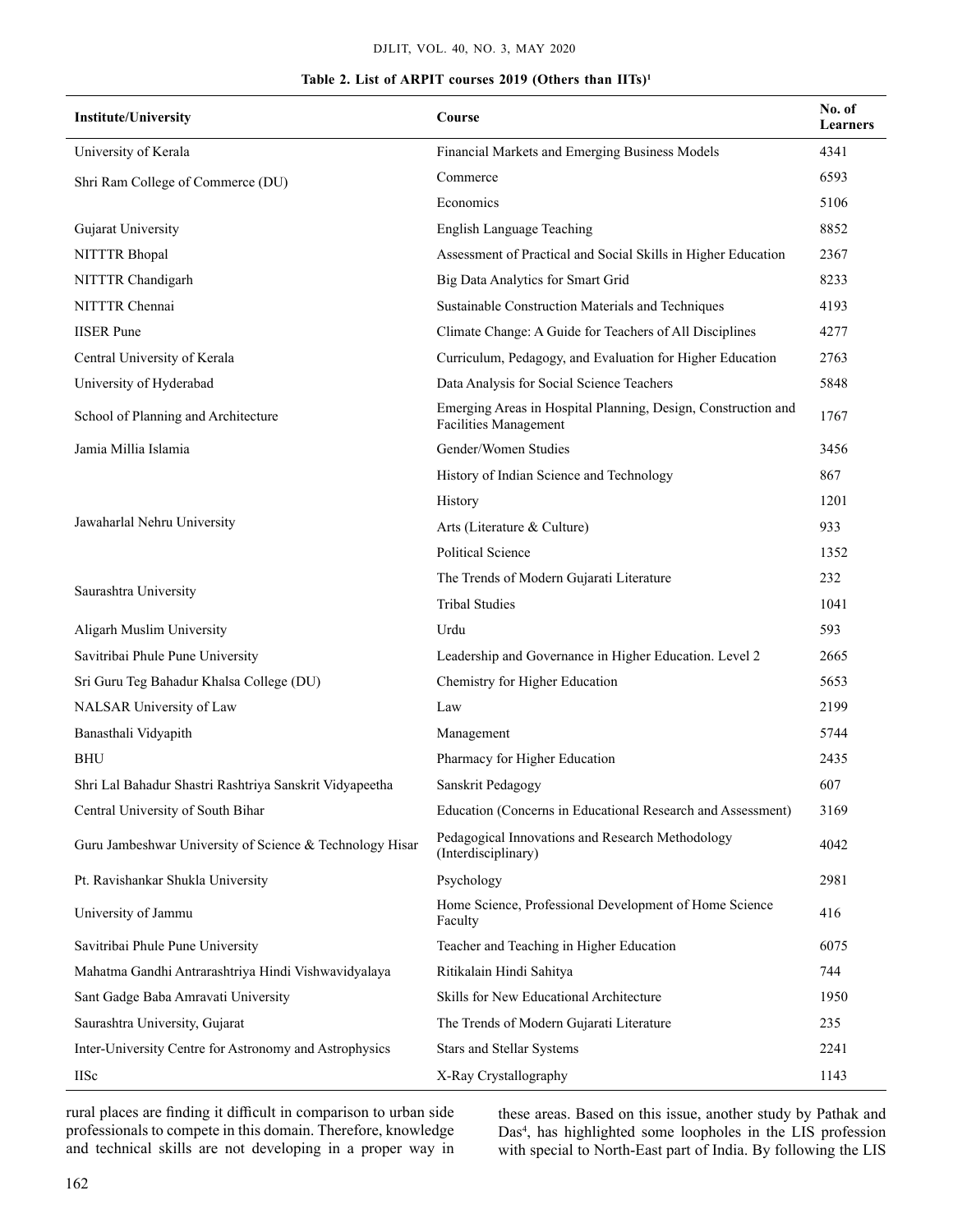#### **Table 3. List of ETTLIS topics2**

| <b>Topic</b>                                                                                                                 | <b>Topic</b>                                                                                          |  |  |  |
|------------------------------------------------------------------------------------------------------------------------------|-------------------------------------------------------------------------------------------------------|--|--|--|
| Library and Information Science Profession: Trends & Issues                                                                  | Social Network Analysis and Big Scholarly Data                                                        |  |  |  |
| Transformation of Library and Information Science: Resources,<br>Services and Products                                       | Knowledge Management and its Application in Libraries                                                 |  |  |  |
| Library and Information Science Profession: Opportunities and                                                                | Development of a Digital Library Using DSpace on Windows                                              |  |  |  |
| Challenges                                                                                                                   | Open Educational Resources: Issues and Contexts                                                       |  |  |  |
| Preparing for Transformed Libraries in the 21st Century:<br>Changing Landscape, Challenges and Opportunities (Part-1)        | Open Access to Scholarly Communications & Open Licensing                                              |  |  |  |
| Preparing for Transformed Libraries in the 21st Century: New<br>Roles, Skills and Strategies (Part-2)                        | Enhancing Quality of Higher Education: Role of INFLIBNET<br>Centre                                    |  |  |  |
| E-Resources and Consortia Management                                                                                         | Artificial Intelligence: Representation of Knowledge & Beyond<br>$(Part-1)$                           |  |  |  |
| E-Resource Management & Licensing Issues                                                                                     | Artificial Intelligence: Representation of Knowledge & Beyond<br>$(Part-2)$                           |  |  |  |
| E-Resource Management (ERM): Softwares, Procurement,<br>Practices, Usage and Challenges                                      | Application of Artificial Intelligence and Machine Learning in<br>Library Operations and Services     |  |  |  |
| Collection Development with Special Reference to eBooks                                                                      | Academic Integrity and Plagiarism in Research                                                         |  |  |  |
| QR Code and Useful Applications in Libraries                                                                                 | Library and Information Science Research: Trends & Issues                                             |  |  |  |
| Web 2.0 and Web 3.0 and its Applications in Library Services                                                                 | Predatory Publishing: Issues and Challenges                                                           |  |  |  |
| Single Search to Library Resources: Federated Search and Web-<br><b>Scale Discovery Services</b>                             | Understanding the Structure and Dynamics of Research Activity<br>through Publication Based Indicators |  |  |  |
| Enhancing Access to Library Resources: A Critical Discussion,<br>Examination, and Evaluation of Web-Scale Discovery Services | Scientometrics and Altmetrics: Trends & Issues                                                        |  |  |  |
| Designing the Intelligent Library Search Service (Additional)                                                                | <b>Exploring Altmetrics</b>                                                                           |  |  |  |
| RFID Implementation in Libraries                                                                                             | Indian Research Information Network System (Additional)                                               |  |  |  |
| Remote Access to E-Resources: Anywhere, Anytime                                                                              | Mobile Based Library Services                                                                         |  |  |  |
| Internet of Things for Libraries                                                                                             | Reference Management                                                                                  |  |  |  |
| Crowdsourcing and Crowdfunding with Special Reference to                                                                     | E-learning and MOOCs: Role of Libraries                                                               |  |  |  |
| Libraries                                                                                                                    | Human Resources in Library Profession in the Digital Era                                              |  |  |  |
| Big Data and Data Visualization                                                                                              | Marketing of Library Products and Services                                                            |  |  |  |
| Research Data Management in Higher Educational Institutions                                                                  | Market Your Library (Additional)                                                                      |  |  |  |
| <b>Content Management System</b>                                                                                             | Makerspaces and the Libraries (Additional)                                                            |  |  |  |
|                                                                                                                              |                                                                                                       |  |  |  |

professionals, Kaushik<sup>5</sup>, defined the concepts and different arguments related to this profession in the MOOC platform. Ecclestone6, in a study, finds that MOOCs is not just a massive online course; it can also play a role as a professional development tool for the librarians. Similarly, Stephens and Jones<sup>7</sup>, conducted a study where they empirically addressed that the students use the MOOCs platform for professional development and there is a significant opportunity for LIS programs to serve the profession on a large-scale. Another relevant study was conducted by Stephens and Jones<sup>8</sup> to explain the role and different perceptions of librarians and information professionals participating in a LIS MOOCs. In a recent study,

Dey<sup>9</sup>, explains about MOOCs, various forms of MOOCs, and the opportunities of MOOCs in India. The author also explains the library and library professional's participation in MOOCs and different roles for enduring professional development.

Apart from the above studies on MOOCs platform, there have been few studies carried out on the potential issues and hurdles that occurred during such online courses. Gore<sup>15</sup> raised the issues and challenges faced by libraries in the emergence of online learning systems like MOOCs and reviews the roles of a librarian to take up the challenges as a new dimension in the development of the academic library services. Bansode<sup>16</sup> highlighted some important challenges and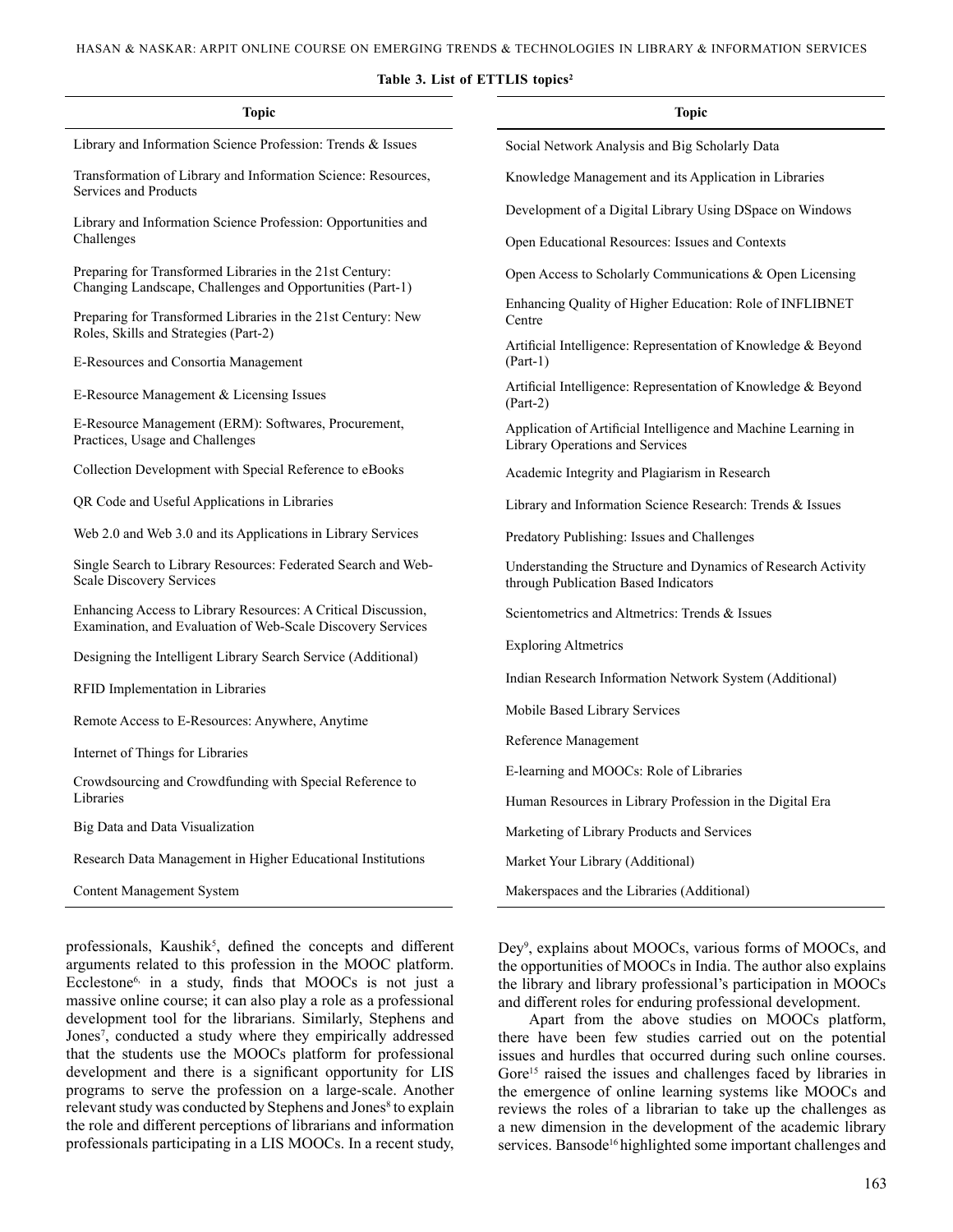**Announcements** 



AICTE » Emerging Trends & Technologies in Library & Information Services (ETTLIS)

| Course outline |  |
|----------------|--|
| Week 1         |  |
| Week 2         |  |
| Week 3         |  |
| Week 4         |  |
| Week 5         |  |
| Week 6         |  |
| Week 7         |  |
| Week 8         |  |
| Week 9         |  |
| Week 10        |  |
| Week 11        |  |
| Week 12        |  |
| Week 13        |  |
| Week 14        |  |
| Week 15        |  |
| Week 16        |  |

#### Emerging Trends & Technologies in Library & Information Services (ETTLIS)

Libraries are universally recognized as important social institutions<br>and no community is considered complete without a library system.<br>However, libraries are facing change due to impact of ICT. Changing<br>patron needs, chan

There is a transformation in the need of library users and due to ICT, there is a change in the resources, services and products of the libraries. Every institution is now trying to compete in the national and international rankings and with the changed roles and services; the international r

libraries and librarians are playing key role.<br>
So the purpose of this ARPIT course is to impart knowledge<br>
regarding emerging trends and technologies in library and<br>
regarding emerging trends and Technologies in library<br>

People are thinking that the role and future prospects of library professionals are decreasing rather we can say that they are becoming more important provided they are keeping pace with emerging trends & technologies in L

Intended Audience: Research Scholars; Faculty; Library and

Prerequisites: Masters in Library and Information Science or

Learning Outcomes/Objectives: This course will be helpful in<br>keeping abreast of with new trends and technologies arising in<br>libraries It is just an effort to assist:

#### **Figure 2. ETTLIS course landing page2**

issues in MOOCs in the LIS domain in the Indian scenario. In another way, Pujar and Tadasad<sup>17</sup> explored a new model of education to overcome the lack of teachers' restrictions, variable skill levels, the paucity of funds and limited infrastructure in LIS education in developing countries like India. Similarly, another related study of a developing country conducted by Asundi and Karisiddappa<sup>18</sup>, presents a succinct profile and contributions of Indian LIS education since its inception. Due to many reasons, students used to leave the online courses during the middle of the session and sometimes it becomes complicated to measure why students drop out of the courses after enrolment. To measure this impact Rosé et al. .<sup>19</sup> used a survival model by considering different social factors among students. In another study conducted on MOOCs by considering the social network perspective, the authors Kellogg, et al. assumes that the robust online community forum can solve the problem of the students $20$ .



**Figure 3. YouTube channel of the ETTLIS course10.**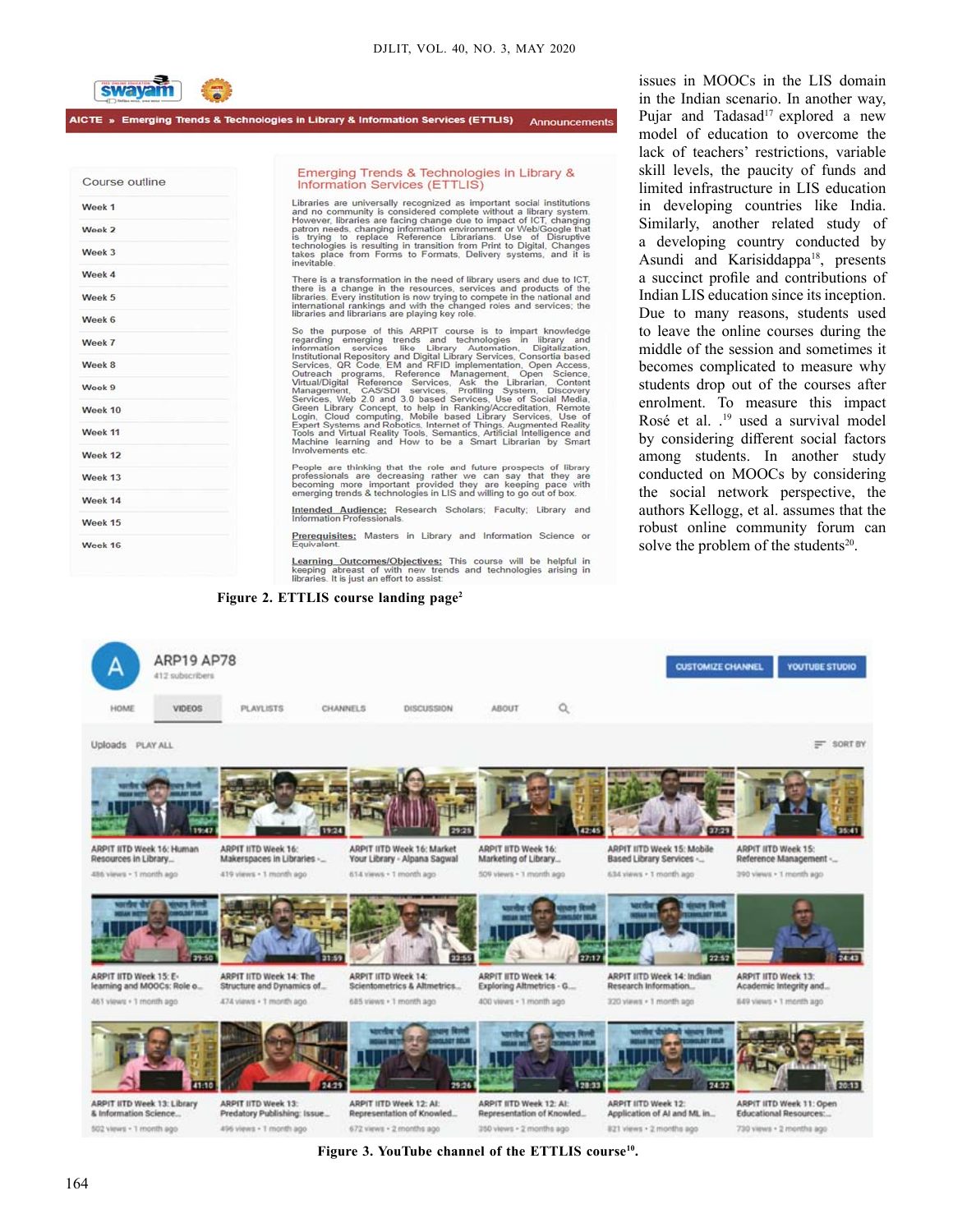# **4. SCOPE OF ETTLIS AND ARPIT 2019**

This course is helpful in keeping abreast of new trends and technologies that emerged in the library and information systems and services. It is an effort to assist:

- To enhance professional competence and skills
- To engage in collaborative teamwork
- To take library and information services beyond the four walls of the libraries
- To use ICT tools for effective user services
- To produce need-based instructional materials for the users
- To discover new areas of research and inquiry in the field of library and information science
- To explore the application of Machine Learning, Artificial Intelligence, and other technologies to serve the library community
- To identify new roles for LIS Professionals to survive in the changed LIS Environment.

# **5. OBJECTIVES OF ETTLIS**

The online courses using MOOCs have brought a new phenomenon in E-Learning using ICT and helps learn about emerging technologies to develop professional skills successfully from anywhere and anytime. By following the same path, the ETTLIS course helps the learners to make them aware of new trends, technologies, and developments in the field of library systems and services. The objectives of the course include but not limited to:

- The recognition of the library system is very important to fulfill the social needs of the institution
- To engage the libraries and library professionals in changing the environment by prevailing themselves through ICT
- To make aware of the users for their transformation by accessing through available resources, services, and products of the libraries
- To make every educational institution feel the presence of the libraries and librarians for their national and international growth
- To impart knowledge of emerging trends and technologies in the library and information sources, services and products and in the allied areas
- To help learners to become a smart librarian by providing smart reference services.

# **6. ETTLIS APPROACH TO LIS PROFESSIONALS2**

ICT has brought great importance to the library systems from various dimensions and at the same time, it has posed a serious challenge to our existence. Many libraries have yet not implemented, or many library professionals are not much aware of these new trends and technologies. Therefore, there was always a scope of an improved professional platform to spread this kind of approach. By using the SWAYAM platform, the Central Library of IIT Delhi took the initiative to provide guidelines and contents for improving libraries and the status of library professionals through the ETTLIS online course. The concept of ETTLIS is to bring fresh opportunities for library professionals to explore their knowledge and to develop their

technical skills by implementing these at their workplaces. The uniqueness of this course is that, every module has been embedded with the theoretical formation and a technical approach. The Librarianship and Library/Information Centres at Rural, District, or State Level can be updated and upgraded by learning through this ETTLIS course.

Following are the possible approaches through which libraries and librarians can be benefited:

# **6.1 Collect Various Educational Resources in the Various Subject Areas of Interest**

To prepare to conduct this course, various contents have been collected from different subject areas. The contents of this course may help learners to understand their concerning area of interest, as listed in Section **7**.

# **6.2 Renowned Resource Persons from Different Allied Fields**

To develop the contents for ETTLIS, the NRC invited various domain and allied subject experts to share their knowledge and expertise in the form of video lectures in the controlled professional studio environment with PPTs and Text at IIT Delhi.

# **6.3 Advanced Trends and Technological Modules**

The base of the contents is from traditional to, as to how the new trends and technologies can be applied. This has been reflected in the various modules.

# **6.4 Opportunity to Access and Preserve Course Contents**

This course not only offers to register and access the material, but learners also have an opportunity to preserve the contents from different platforms for further reuse. In this regard, libraries may also play an important role in preserving all the modules for future reference. The IIT Delhi library has also given links to all the Videos and PPTs of the course ETTLIS for easy access for non-enrolled learners as well through its landing page at: http://library.iitd.ac.in

# **6.5 Promote Resources Through Different Channels**

Despite the official SWAYAM platform and its communications, the ETTLIS course has been promoted through different social media channels, including Facebook, LinkedIn, Twitter, WhatsApp, Google Drive, YouTube Channel, Library Website, etc. This has resulted in an unexcepted 2980 enrolled learners for 2019 from different parts of the globe.

# **6.6 Inspire Library Professionals to Cope Up With Recent Library Systems**

Another approach of this course is to inspire all the library professionals to learn and implement their skills and cope up with recent technologies that are applied in the library systems.

# **6.7 Provide an Opportunity for Professional Development**

This refresher course/faculty development programme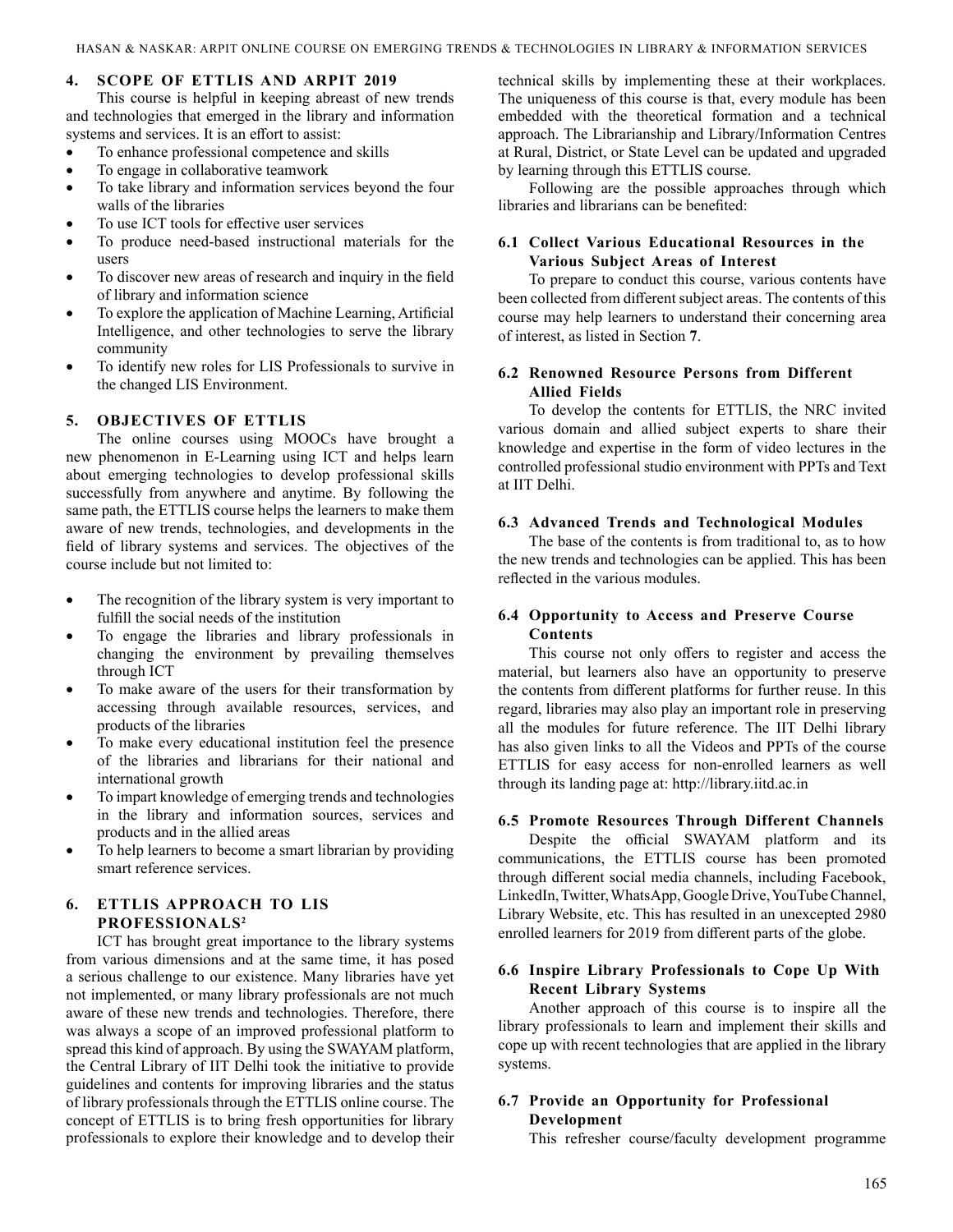

**SECTIONS** 

# Central Library, Indian Institute of Technology Delhi केंद्रीय पुस्तकालय, भारतीय प्रौद्योगिकी संस्थान दिल्ली

# ARPIT-2019: Emerging Trends & Technologies in Library & Information Services (ETTLIS)

| <b>Computer Applications Division</b>                 | S.No           | <b>Topics</b>                                                                                                              | <b>Lecturers</b>        | Videos | <b>PDFs</b> |
|-------------------------------------------------------|----------------|----------------------------------------------------------------------------------------------------------------------------|-------------------------|--------|-------------|
| • Reader Services Division                            | $\mathbf{1}$   | Emerging Trends & Technologies in Library & Information<br>Services                                                        | Dr. Nabi Hasan          | 四      | 人           |
| Membership                                            |                | Library and Information Science Profession: Trends & Issues                                                                | Ms. Vanita Khanchandani |        |             |
| Inter Library Loan                                    | $\overline{2}$ |                                                                                                                            |                         | ▣      | L           |
| • Collection Development Division                     |                | Transformation of Library and Information Science: Resources,<br>Services and Products                                     | Dr. Nabi Hasan          | ▣      | ٦           |
| <b>Book Recommendation Form</b>                       |                |                                                                                                                            |                         |        |             |
| Online Book Recommendations<br>System                 | 3              | Library and Information Science Profession: Opportunities and<br>Challenges                                                | Dr. Ramesh C. Gaur      | ø      |             |
| List of Approved Vendors                              | 5              | Preparing for Transformed Libraries in 21st Century: Changing<br>Landscape, Challenges and Opportunities (Part-1)          | Dr. Jagdish Arora       | ⊡      | 【人          |
| List of Newly Arrived Books                           |                |                                                                                                                            |                         |        |             |
| Electronic Resources Division                         | 6              | Preparing for Transformed Libraries in 21st Century: Changing<br>Landscape, Challenges and Opportunities (Part-1) Extended | Dr. Jagdish Arora       | ⊡      | 뭿           |
| New Resources Added in 2019                           |                | Preparing for Transformed Libraries in 21st Century: New Roles,<br>Skills and Strategies (Part-2)                          | Dr. Jagdish Arora       |        | ٦           |
| E-Resources-User-Guidelines                           | 7              |                                                                                                                            |                         | 國      |             |
| Miscellaneous/Individual Journals<br>$ T_{\text{H}} $ | 8              | E Resources and Consortia Management                                                                                       | Dr. Neeraj Chaurasia    | ⊡      |             |

Figure 4. Permanent link to ETTLIS course contents from central library of IIT Delhi<sup>21</sup>.

helps every library professional to understand their needs and requirement for developing their professional career. One ARPIT course is considered equivalent to one physical refresher course in case of promotion for the cadre of librarians and library science teachers as per the notification from the University Grants Commission, New Delhi, D.O.No.F.2- 16/2002(PS),Pt.fl.II, dated December 3, 2018.

#### **6.8 Excessive Support from the Course Community**

Apart from the course modules, the main approach is to support and interact with every learner by using ETTLIS's community service platform or Online Discussion Forum which until April 17, 2020 has discussed more than 583 topics.

#### **7. TOPICS IN ETTLIS COURSE**

To help in professional development and career progression and to improve the quality of library resources, services and products, the course covers interesting topics. The experts from domain and allied fields from industry, academia and professional librarianship were invited to develop video and text contents in the controlled professional studio environment. The ETTLIS course has about 20 hours of video contents on topics of emerging trends & technologies in library & information services and about 20 hours of non-video contents. There are also four additional modules as relevant extra reading material, which have been considered important keeping in view the theme of the ETTLIS and due to restriction of 40 modules only. The list of ETTLIS course contents has been given in Table 3, which provides a comprehensive overview of the topics for the learners.

#### **8. FINDINGS**

This section analyses the number of learners that are intended to view different video modules and their likeness on those video modules for each week on YouTube Channel. Moreover, it further intends to check whether the learners keep their interest in a linear pattern or non-linear pattern while using social platforms.

To perform this analysis, the authors first normalised the obtained results by following simple formula:

$$
z_i = \frac{(x_i - \min(x))}{(\max(x) - \min(x))}
$$
(1)

where  $z_i$  is the  $i^{th}$  which normalises the value of Views (similarly, normalises the value of Likes) and  $x = (x_1, \ldots, x_n)$ of all views (similarly, all Likes). Normalisation means, the scaling down of the datasets and the value of the data will be in the range between 0 and 1.

Figure 5 shows the total number of views and likes on different modules over the weeks using the YouTube Channel of the ETTLIS course. Overall, learners believed that MOOCs provide a convenient opportunity to learn something new through an online platform. However, the analysis shows that the interest in watching the video modules is decreasing (i.e.,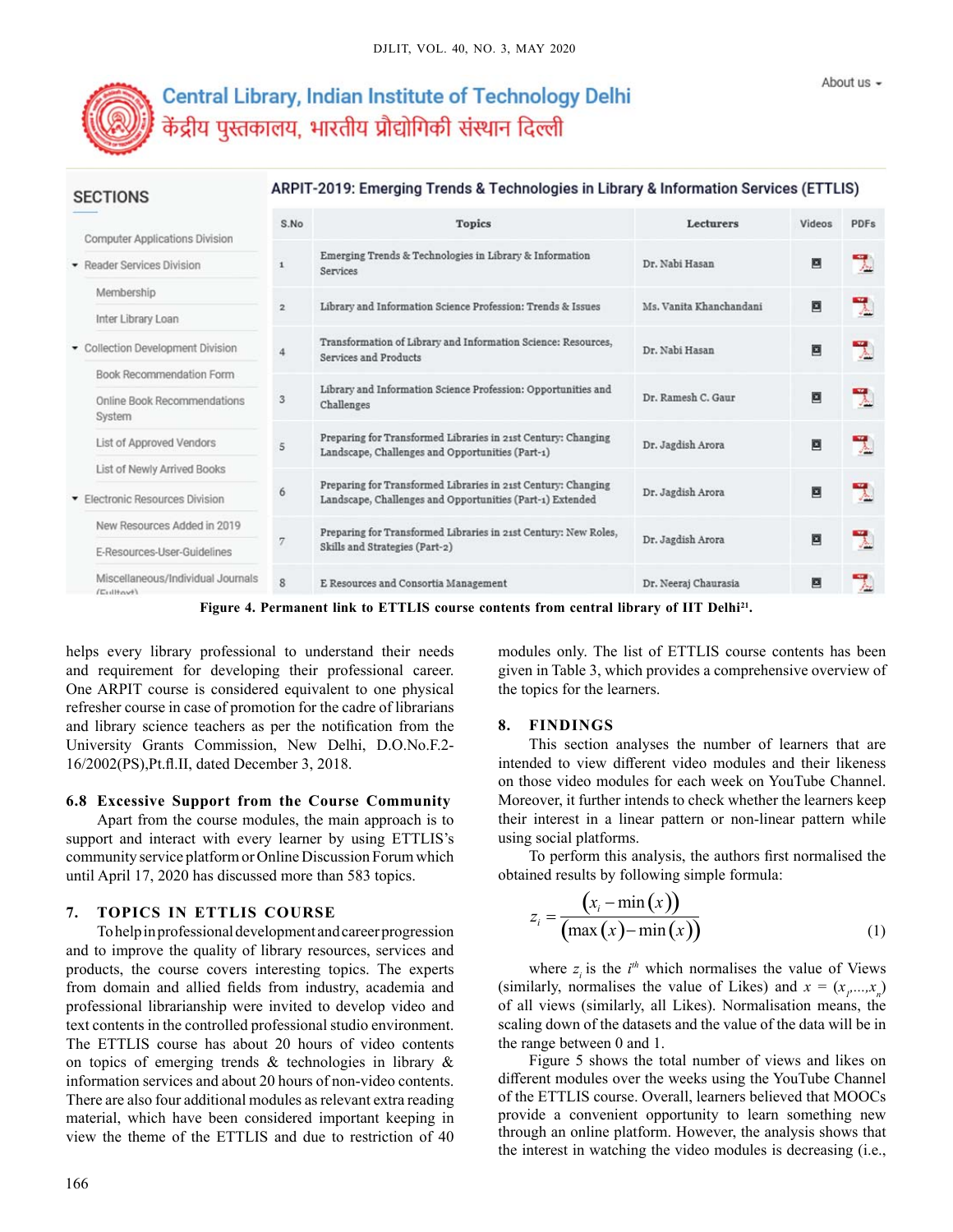

Figure 5. Week wise views and likes of all modules<sup>10</sup>.

maximum is less than 20 %) as compared to the beginning weeks (if we consider the initial stage as 100 %). It means the initial stage of the learning process is always high. This may simply be because, the people sometimes use to watch the downloaded videos and the course invites more attention in the initial weeks. The channel may see increasing trends again and the Views and Likes may increase again while learners are close to Online Exam dates conducted by NTA, out of those Videos. The Links to these contents have also been given from the Central Library, IIT Delhi website as well and the same are also proposed to be uploaded on DSpace based Institutional Repository of the Library apart from Links from Google Drive.

#### **9. DISCUSSION**

MOOCs provide extensive opportunities to explore a wide range of potentials to update and develop skills through qualitative video lectures and resources. In every profession, especially in the library and information science, learners can get opportunities to learn a variety of subjects from their dearest preceptors. However, there is always a gap between traditional and online pedagogy. The biggest problem is that the learners take the initiative to join the course, but many of them do not complete the full course to the national level of examination. Even due to a lack of technological literacy, many learners avoid joining online courses. Therefore, promotion through different channels and support by different communities is essential. The promotion channels can be different social media tools, blogs, institutional websites, forums, etc. However, it is believed that the libraries are the heart of the institute and are the best platform to promote online courses. As a reference service, library staff must encourage the learners to use such kinds of MOOCs platform.

#### **10. CONCLUSIONS**

Despite the technological limitations, MOOCs provide enormous opportunities and challenges for every professional in their respective subject of interest. Nowadays, libraries and library professionals are also taking initiatives to explore new trends and technologies by adopting different MOOCs. The ultimate mission of MOOCs is to support all learners to

fulfill their academic and professional needs and think out of the box for their career sustenance and progression. By considering this kind of aspiration, the Central Library, IIT Delhi, explored and got an opportunity to serve all the library professionals to help develop their skills by adopting the ETTLIS course. With the help of this course, professionals might be able to understand that now the librarians and information scientists are needed for packaging and repackaging of information or knowledge organisation and dissemination, for reference purpose, to advise the users about the strategy to identify relevant electronic sources, etc. The course will also help to understand that if the users cannot come to the library, let the library reach to them as

per their convenience and the way they want using emerging trends and technologies. Now is time to "think globally and act locally" and to be architect NOT a victim of the change due to the impact of ICT on library resources, services, and products. In a real sense, the notion of ETTLIS helps libraries and library professionals fulfill the primary roles/duties of the Librarianship.

## **REFERENCES**

- 1. SWAYAM (Study Webs of Active Learning for Young Aspiring Minds) https://swayam.gov.in/ (accessed on February 10, 2020).
- 2. ETTLIS (Emerging Trends & Technologies in Library & Information Services) https://swayam.gov.in/nd2\_arp19\_ ap78/preview (accessed on February 10, 2020).
- 3. Nisha, F. & Senthil, V. MOOCs: Changing trend towards open distance learning with special reference to India. *DESIDOC J. Lib. Inf. Technol.*, 2015, **35**(2), 82-89. doi: 10.14429/djlit.35.2.8191.
- 4. Pathak, D. & Das, K. Linking, improving, status, career: Making in library and information science MOOC. In 10th international CALIBER 2015: Innovative librarianship: Adapting to digital realities, 12-14 March 2015, Shimla, HP. 2015, 383-389.
- 5. Kaushik, A. Massive open online course (MOOC): A new online learning approach to LIS professionals. *Libr. Waves*, 2015, **1**(2), 110-118.
- 6. Ecclestone, M. MOOCs as a professional development tool for librarians, Partnership, *Can. J. Libr. Inf. Pract. Res.*, 2013, **8**(2), 1-6. doi: 10.21083/partnership.v8i2.2797.
- 7. Stephens, M. & Jones, K.L. MOOCs as LIS professional development platforms: Evaluating and refining SJSU's first not-for-credit MOOC. *J. Educ. Libr. Inf. Sci.*, 2014, **55**(4), 345-361.
- 8. Stephens, M. & Jones, K.M. Emerging roles: Key insights from librarians in a massive open online course. *J. Libr. Inf. Serv. Distance Learn.*, 2015, **9**(1/2), 133-147.
- 9. Dey, M. Massive open online course (MOOC): With special reference to library and information science professionals in India. *Int. J. Adv. Sci. Technol.*, 2019,